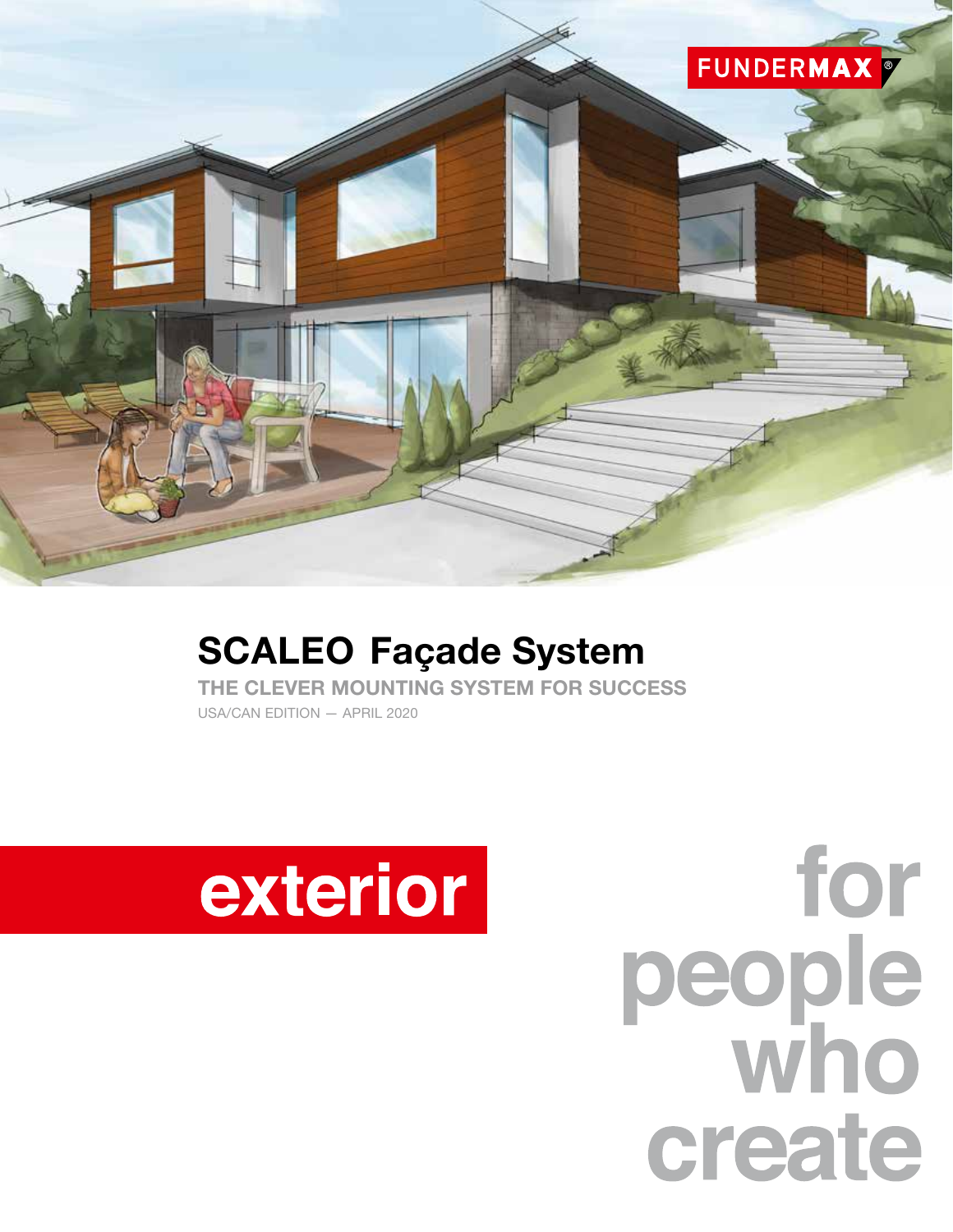## Success Lies in the Right System

With the Scaleo Rainscreen Cladding systems, FunderMax offers panels, mounting system and all the necessary accessories from a single source. Thus, you not only efficiently save time with your purchase and installation, you can also be confident that you will receive impact resistant, attractive, durable and UV resistant panels and accessories with proven FunderMax quality.



## Design Meets Tradition!

**SCALEO** lap siding system components can be mounted onto wood or aluminum substructures. The unique system design, combined with the durable and attractive décor offerings, allows you to provide cost effective façades with "character" that will withstand the rigors of time and climate. The Scaleo System offers a variety of solutions for inside and outside corners as well.

#### MAX EXTERIOR FACADE PANELS

Sensational decor designs with an enormous spectrum of styles, including rough urban, vibrant solid colours and the wild beauty of a broad range of natural materials.

#### EXCLUSION OF LIABILITY

THE INFORMATION MADE AVAILABLE IN THIS DOCUMENT ARE EXCLUSIVELY FOR PURPOSES OF GENERAL INFORMATION. NOT ALL OF THE SYSTEMS MENTIONED AND SHOWN IN THIS DOCU-MENT ARE APPROPRIATE OR SUITABLE FOR ALL AREAS OF APPLICATION. ALL CUSTOMERS AND THIRD PARTIES ARE OBLIGATED TO INFORM THEMSELVES THOROUGHLY ABOUT FUNDERMAX PRODUCTS, INCLUDING THEIR SUITABILITY FOR CERTAIN PURPOSES. WE EXPLICITLY RECOMMEND THAT YOU AND OTHER USERS OF THIS DOCUMENT SEEK OUT INDEPENDENT EXPERT ADVICE ON ADHERENCE TO LOCAL PLANNING AND USE REQUIREMENTS, APPLICABLE LAWS, REGULATIONS, STANDARDS, GUIDELINES AND TESTING STANDARDS. FUNDERMAX ACCEPTS NO LIABILITY IN CONNECTION WITH THE USE OF THIS DOCUMENT.

THE PLANNER AND INSTALLATION TECHNICIAN BEAR SOLE RESPONSIBILITY FOR THE CORRECT AND PROPER INSTALLATION.

FUNDERMAX PRODUCTS ARE AVAILABLE FROM THE DISTRIBUTORS AND FABRICATORS LISTED ON THE FUNDERMAX WEBSITE AND THE INSTALLATION IS PERFORMED BY SPECIALIST COMPANIES. THE GENERAL SALES CONDITIONS OF FUNDERMAX GMBH IN THE CURRENT VERSION AVAILABLE ON OUR WEBSITE AT WWW.FUNDERMAX.AT SHALL APPLY FOR ALL OF OUR ORAL AS WELL AS WRITTEN STATEMENTS, OFFERS, SALES QUOTES, SALES, DELIVERIES AND/OR CONTRACTS AND ALL RELATED ACTIVITIES.

#### COPYRIGHT

2

Exterior  $\sqrt{\ }$ **FunderMax** 

ALL TEXTS, PHOTOGRAPHS, GRAPHICS, AND AUDIO AND VIDEO FI LES ARE PROTECTED BY COPYRIGHT LAW AS WELL AS BY FURTHER INTELLECTUAL PROPERTY LAWS AND MAY NOT BE DUPLICATED, ALTERED OR USED ON OTHER WEBSITES FOR PURPOSES OF BUSINESS, ETC.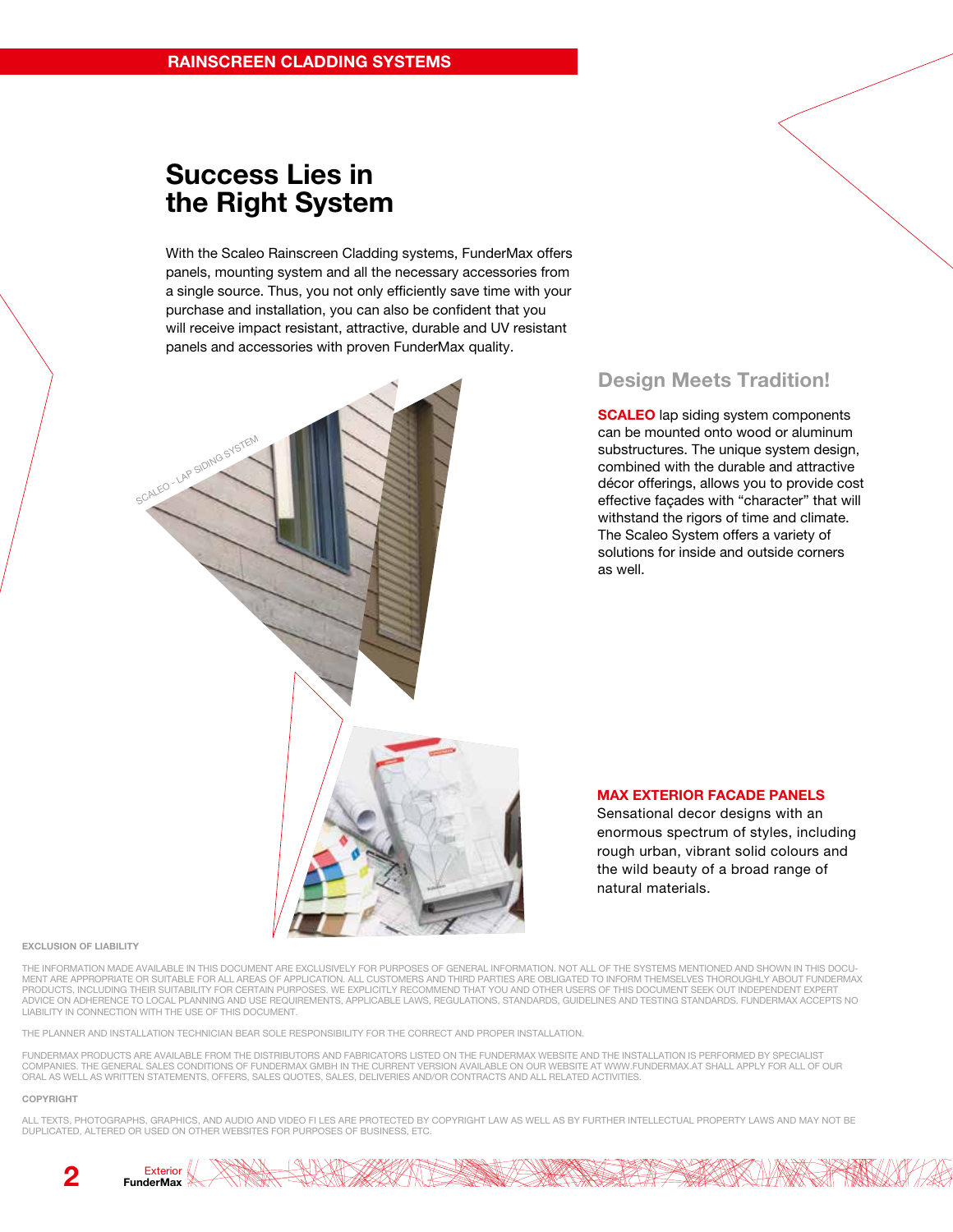

## What Max Exterior Can Do

Scaleo is offered as cost effective "system solutions" that incorporate mounting clips, trims and panels, that are pre-fabricated to facilitate aesthetics and ease of installation. FunderMax Exterior Panels are the perfect choice for these two unique façade systems! The panels are duromer high-pressure laminates (HPL) designed for exterior applications. They are produced in accordance with EN436-6 Type EDF under high pressure and temperature. The front and back panel surfaces are protected with a double-hardened, acrylic polyurethane resin saturation process. This provides protection to weathering and superior UV resistance, even in the harshest of climates, making it the perfect solution for durable and aesthetically appealing façade cladding that will pass the test of time.



**ROSA LANDER PORTA** 

NY YOKARA

3

Exterior **FunderMax**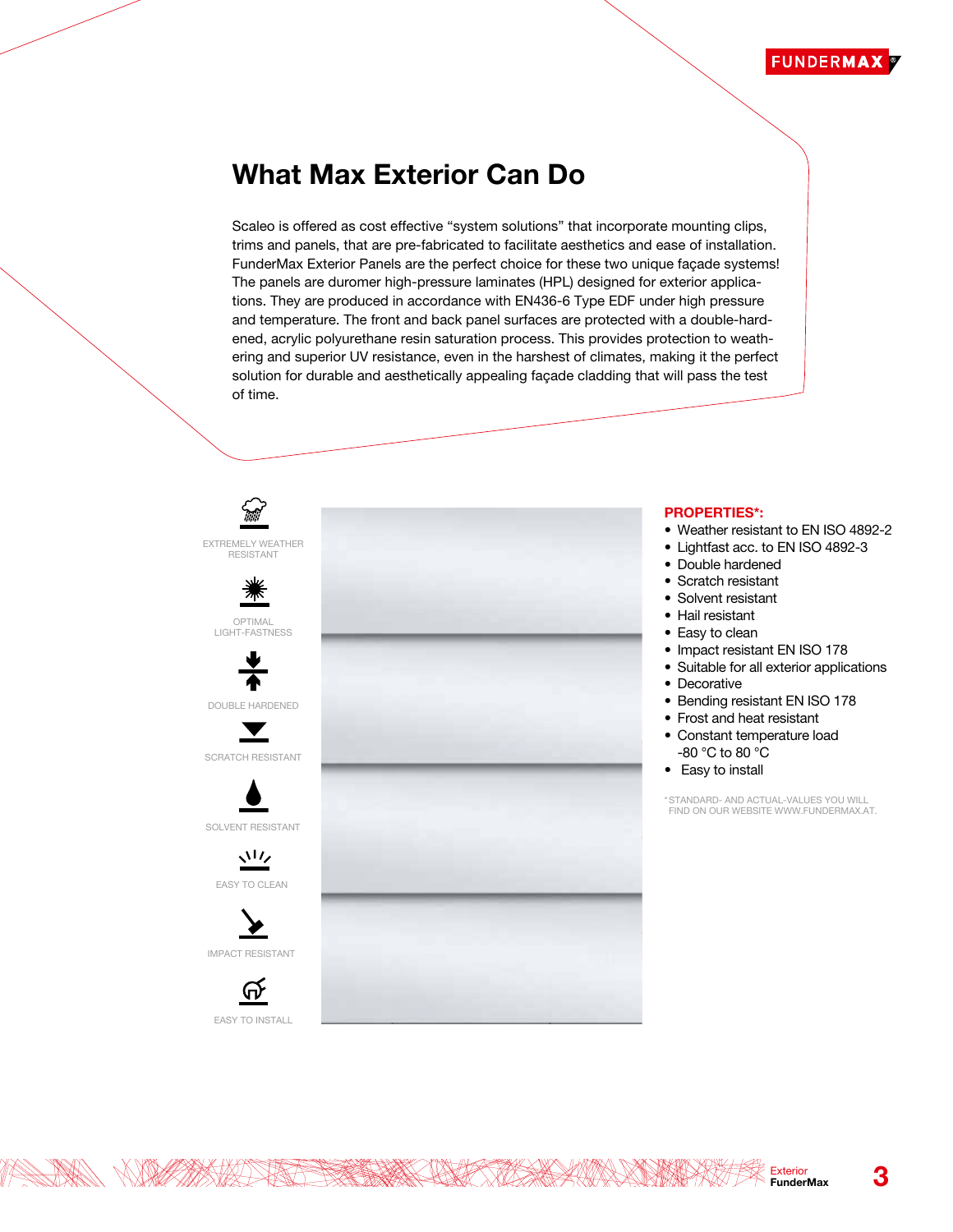## SCALEO: A Robust Façade System with a Perfect Look

#### FUNDERMAX MAKES TRADITION EVEN BETTER

Pre-fabricated Max Exterior Panels for Scaleo Lap Siding make it easy to design and install robust and modern facades. With the engineered and easy to install mounting system, a façade of durable, UV resistant, and maintenance free Scaleo Lap Siding creates a beautiful and functional building exterior. The product characteristics make Scaleo Lap Siding a façade material with comprehensive protection. The double-hardened acrylic curing process provides a non-porous surface with tremendous abrasion resistance and UV stability. Scaleo Lap Siding is easy to clean and able to withstand the harshest of environmental conditions.

- Easy to mount (on wooden or aluminum substructure)
- Easy to clean
- Stock program for fast delivery
- Wide selection of Decors
- Lightfast and UV-resistant
- Weather resistant
- Hail resistant
- Scratch resistant
- Pre-fabricated panels
- Double hardened surface



DESIGN: ARCHITEKTURBÜRO FREI & WURZRAINER ZT



DESIGN: SERAU ARCHITECTURE

Exterior V **FunderMax**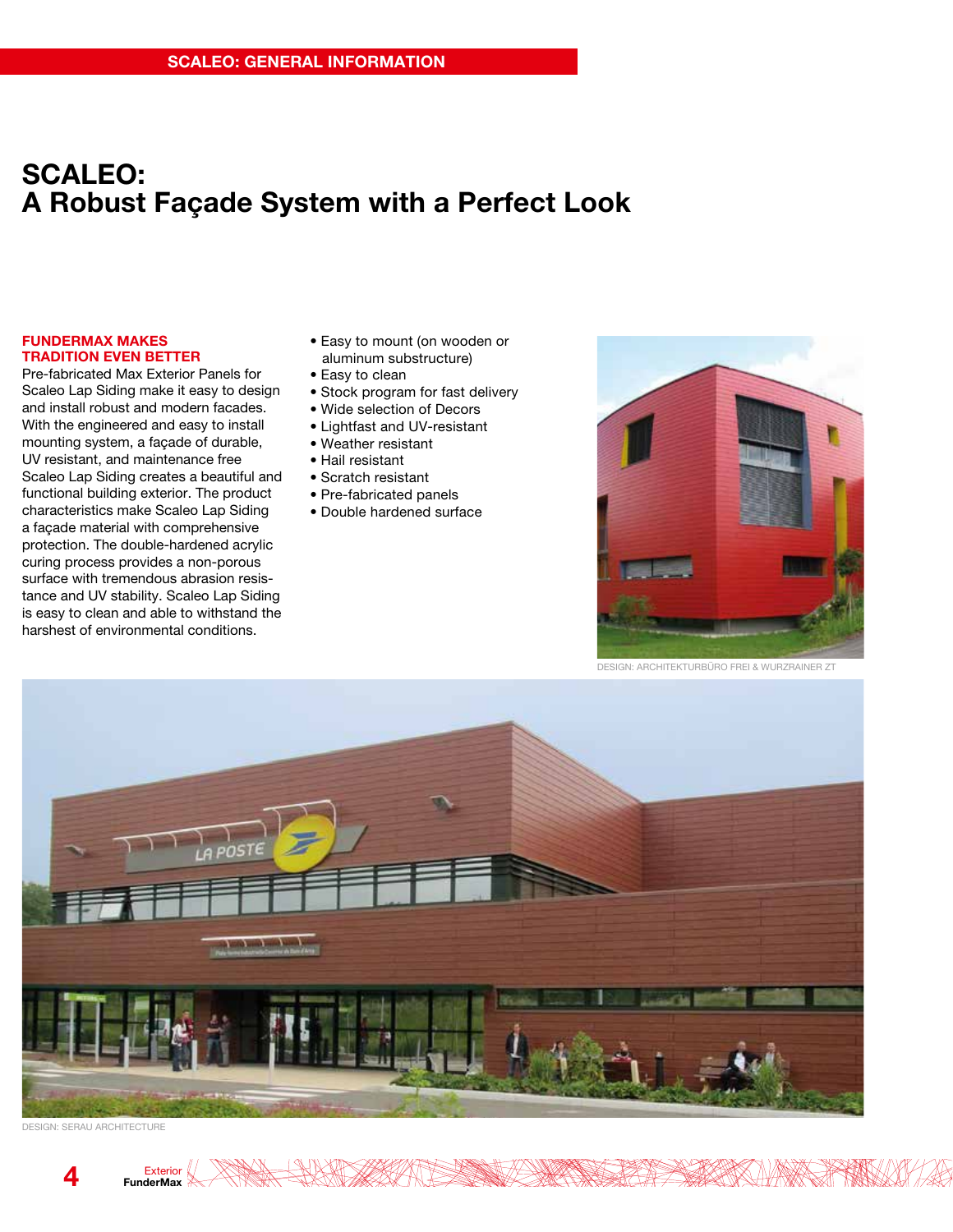

#### TECHNICAL PROPERTIES DATASHEET

### FUNDERMAX COMPACT EXTERIOR, F QUALITY, NT SURFACE 6MM SCALEO, ROUTED EDGE LAP SIDING SYSTEM

| <b>PROPERTIES</b>                                     | <b>TEST METHOD</b>                                                 | <b>STANDARD VALUE</b>                               |                                 |
|-------------------------------------------------------|--------------------------------------------------------------------|-----------------------------------------------------|---------------------------------|
| <b>MECHANICAL PROPERTIES</b>                          |                                                                    |                                                     |                                 |
| Panel Core                                            |                                                                    | Standard Dark Brown Core, Finish on both sides      |                                 |
| Porosity                                              |                                                                    | Non Porous surface and edges                        |                                 |
| Antimicrobial Characteristics                         |                                                                    | FunderMax panels do not support microorganic growth |                                 |
| Modulus of Elasticity                                 | property tested according to ES 438.2                              | $\geq$ 9000 N/mm <sup>2</sup>                       | $\geq 1,305,340$ psi            |
| <b>Tensile Strength</b>                               | property tested according to ES 438.2                              | $\geq$ 80 N/mm <sup>2</sup>                         | $\geq 11,603$ psi               |
| Flexural Strength                                     | property tested according to ES 438.2                              | $\geq 90$ N/mm <sup>2</sup>                         | $\geq$ 13,053 psi               |
| Density                                               | Per EN ISO 1183-1                                                  | 1.35 $g/cm3$                                        | $1$ N/mm <sup>2</sup> = $1$ MPa |
| Surface Impact Resistance                             | Falling ball test per EN 438-2:21,<br>(standard value $\leq$ 10mm) | $\leq 10$ mm                                        |                                 |
| <b>Scratch Resistance</b>                             | Per EN 438-2:25                                                    | $4-6N$                                              | $4 N = .9$ lbf                  |
| <b>Abrasion Resistance</b>                            | $1 U = 1$ cycle of rotation,<br>property as tested per ES 438.2    | $\geq 450$ U                                        |                                 |
| Color Stability - Artificial Weathering/Lightfastness | Per EN ISO 4892-2, industry standard $\geq 3$                      | Greyscale value 4-5                                 |                                 |
|                                                       |                                                                    |                                                     |                                 |
|                                                       |                                                                    |                                                     |                                 |

| <b>PROPERTIES</b>             | <b>TEST METHOD</b>     | <b>STANDARD VALUE</b> |
|-------------------------------|------------------------|-----------------------|
| <b>FIRE BEHAVIOR</b>          |                        |                       |
| <b>Burning Classification</b> | As tested per ASTM E84 | Class A rating        |
| FSI (Flame Spread Index)      | As tested per ASTM E84 | 10                    |
| SDI (Smoke Develop Index)     | As tested per ASTM E84 | 95                    |

| <b>PROPERTIES</b>                                                                   | <b>TEST METHOD</b> | <b>STANDARD VALUE</b> |
|-------------------------------------------------------------------------------------|--------------------|-----------------------|
| Maximum Design Pressure with vertical battens<br>(panel attachments) at 16" centers |                    | $188$ psf             |
| Maximum Design Pressure with vertical battens<br>(panel attachments) at 24" centers |                    | 73 psf                |

| <b>PROPERTIES</b>                          | <b>TEST METHOD</b>                                                                          | <b>STANDARD VALUE</b> |                        |
|--------------------------------------------|---------------------------------------------------------------------------------------------|-----------------------|------------------------|
| <b>MECHANICAL PROPERTIES</b>               |                                                                                             |                       |                        |
| <b>Thermal Conductivity</b>                |                                                                                             | 0.3 W/mK              |                        |
| Water Vapor Diffusion Resistance           |                                                                                             | ca. 17.200 µ          |                        |
| Dimensional Changes during climatic        | Dimensional Stability per EN 438-2:17                                                       | 1%                    | 0.1                    |
| Changes, measured at elevated temperatures |                                                                                             | Q %                   | 0.25                   |
| Dimensional Tolerance of Nominal Sizes     |                                                                                             |                       | $(+ 10$ mm $/ - 0$ mm) |
| Dimensional Tolerance of Thicknesses       |                                                                                             | $\leq 12$ mm          | $+/- .5$ mm            |
| Resistance to Chemicals                    | FunderMax panels are highly resistant to many chemicals, complete list available on request |                       |                        |
| Ease of maintenance/Cleaning               | FunderMax panels resist dirt, easily cleaned with common agents, complete list available    |                       |                        |

#### USA: For IBC Construction Type I-IV buildings the FUNDERMAX 6 MM LAP SIDING SYSTEM IS FOR INSTALLED HEIGHTS BELOW 40' ONLY. For Canadian applications please contact your local sales representative or www.fundermax.at

A BASICA

AVIDE

Exterior FunderMax

**SHARARTE**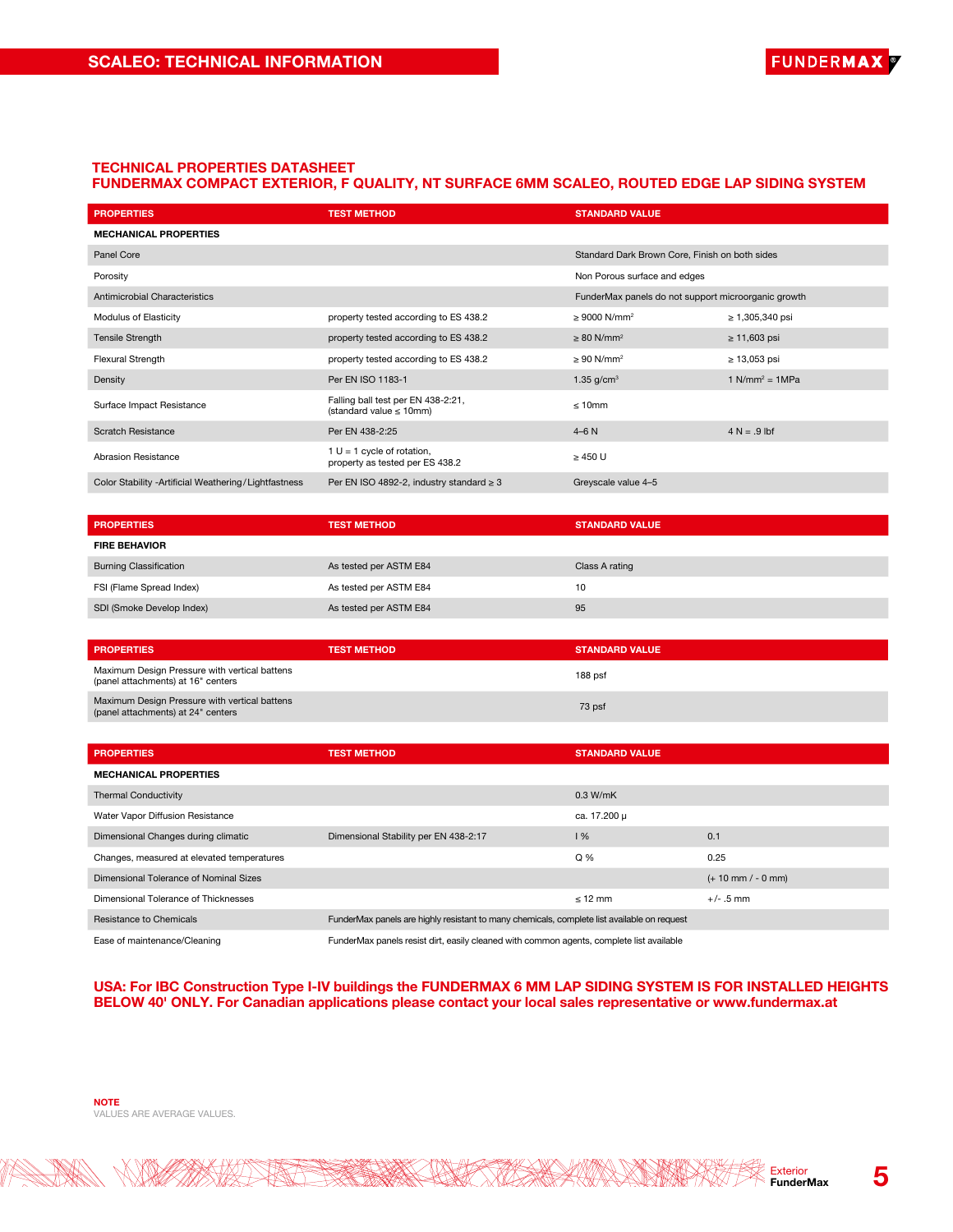## System SCALEO



Scaleo provides an attractive system with prefabricated Max Exterior panels for lap siding. Our system is easy to design and use, and provides a robust and modern façade. Scaleo offers an ideal combination of ease of installation with the proven characteristics of Max Exterior façade panels.

Note: Information about building regulation permits can be found at our website www.fundermax.at/en/downloads/ technical-approvals/compact.html

Exterior<br><mark>FunderMax</mark>

#### ACCESSORIES AVAILABLE

- Mounting clips and instructions
- Vertical backing profile
- Inside and outside corner profiles

#### ADVANTAGES OF SCALEO LAP SIDING

- Proven quality
- Abrasion resistant
- Impact and hail resistant • Double-sided, balanced panels
- Weather resistant
- 
- UV stable
- Ease of machining • Ease of installation
- 
- Minimal maintenance
- Ease of cleaning (non porous)
- Wide range of decors
- Quick ship program

#### NOTE

STANDARD PANEL SIZE FOR EASE OF INSTALLATION: 110" x 9.84" CUSTOM HEIGHTS BETWEEN 6" AND 12" AVAILABLE UPON REQUEST



VERTICAL BACKING PROFILE



OVERLAP DIMENSION LAP-SIDING ELEMENTS

| <b>INFORMATION SCALEO PANEL</b>                               |                  |
|---------------------------------------------------------------|------------------|
| Format                                                        | 110.24 x 9.84 in |
| Surface coverage                                              | 8.74 in          |
| Minimum order quantity = 1 package = 5 panels (or a multiple) | 37.67 sf         |
| Panel thickness                                               | $0.24$ in        |
| Surface coverage / package                                    | 33.37 sf         |
| Surface coverage / panel                                      | 6.67 sf          |

| <b>SCALEO ACCESSORIES</b>                    |                |
|----------------------------------------------|----------------|
| Mounting clips (approx. 10-12 clips/10 sf)   | 100 clips/unit |
| Vertical backing profile length $= 9.69$ in  | 10 pcs/unit    |
| Vertical backing profile length $= 98.43$ in | 20 pcs/unit    |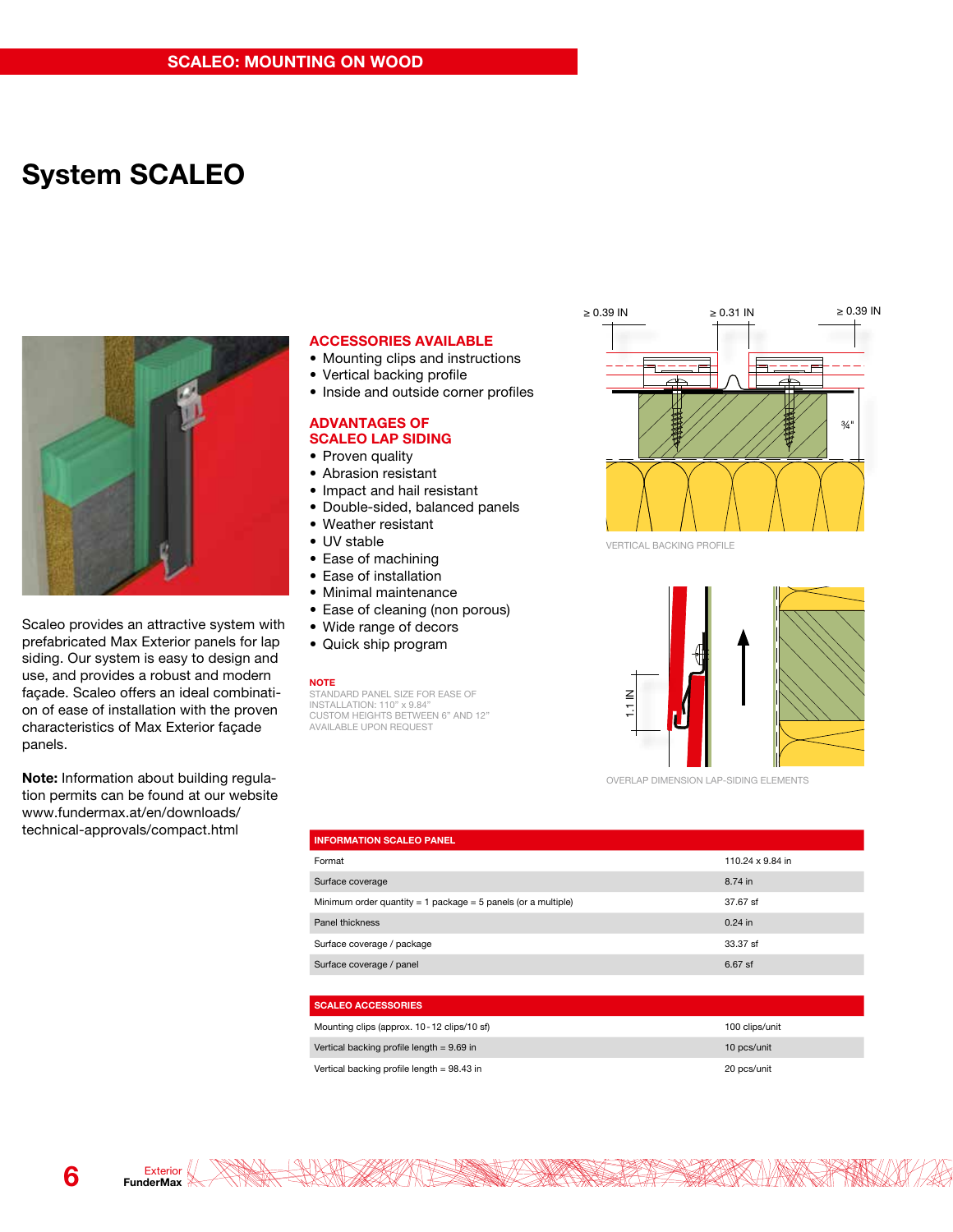



EXTERNAL CORNER WITH SQUARE PROFILE EXTERNAL CORNER WITH CROSS PROFILE EXTERNAL CORNER PROFILE



self-tapping screw with fillister head per panel (screwed in the middle).



### Mounting instructions











(regardless of the panel width).

1. PREPARING THE SUBSTRUCTURE

Place the groove along the lower edge of the Max Exterior Scaleo elements (the notch points downwards) onto the mounting clips. Secure the panels in place by fixing mounting clips along the top edge of each panel. The panel above overlaps the first row of panels by approx. 1.1 inch. Fit a screw next to the top middle mounting clip on each panel. This is designed to stop the panel shifting sideways.

Max Exterior Scaleo elements are installed using mounting clips fixed to a substructure of vertical wooden battens, which are shaped and pre-dried (wood moisture 15%±3). Each batten must be at least 1.97 inch wide for a single mounting clip, or 2.95 inch wide where two panels join to allow enough space for two mounting clips side-byside. Pay attention to constructive or chemical treated wood preservation! The gap between each batten should not exceed 24 inches. The Scaleo panels are installed starting from the bottom. First of all, use a piece of 6 mm Compact Exterior as a shim. Now fit the first row of mounting clips so they rest on the bar. Make sure you fit 2 mounting clips at each vertical joint between panels. Alternatively you can use an aluminum substructure. Length of the aluminum profile is maximum 110.24 inch. Width of the profile with one mounting clip 1.57 inch and in case of joints (2 clips) minimum 3.15 inch. For fixing against shifting we recommend one

#### 3. VERTICAL JOINT

A batten for fixing the mounting clips must be located at each vertical joint. Two mounting clips, one either side of the joint, are needed to provide the necessary hold. Please use Max Exterior backing strips to seal the vertical joint between cladding panels. If siding elements are arranged so the vertical joints are offset then it is sufficient to install the panel plus joint profile using a single mounting clip. If vertical joints are in a line then two mounting clips need to be used. There must be a gap of at least 0.31 inch between the panels at the joint.





(regardless of the panel width). The mitred edges must have a chamfer. The substructure needs to be protected with a an EPDM protective tape (min. thickness 0.05 inch) to prevent water entering. Corner profiles: Elements can be installed on both outside and inside corners using a variety of shapes of corner profiles. In this case the panels are cut to size without a mitre. Make sure there is a gap of at least 0.2 inch between each panel and the corner profile.

Outside corners: The top edge of the panel must be 0.47 inch shorter than the lower edge of the panel

Inside corners: The lower edge of the Scaleo panel must be 0.47 inch shorter than the top edge of the panel

#### 5. INSTALLING THE TOP ROW OF PANELS

4. OUTSIDE CORNERS/INSIDE CORNERS WITH MITRE

Max Exterior Scaleo elements can be mitred for both outside and inside corners.

Secure the top row of panels by fitting screws along the top edge of each panel. Use screws with painted heads to match the colour of the panels, as used for the installation of full-sized Max Exterior cladding boards.





Exterior FunderMax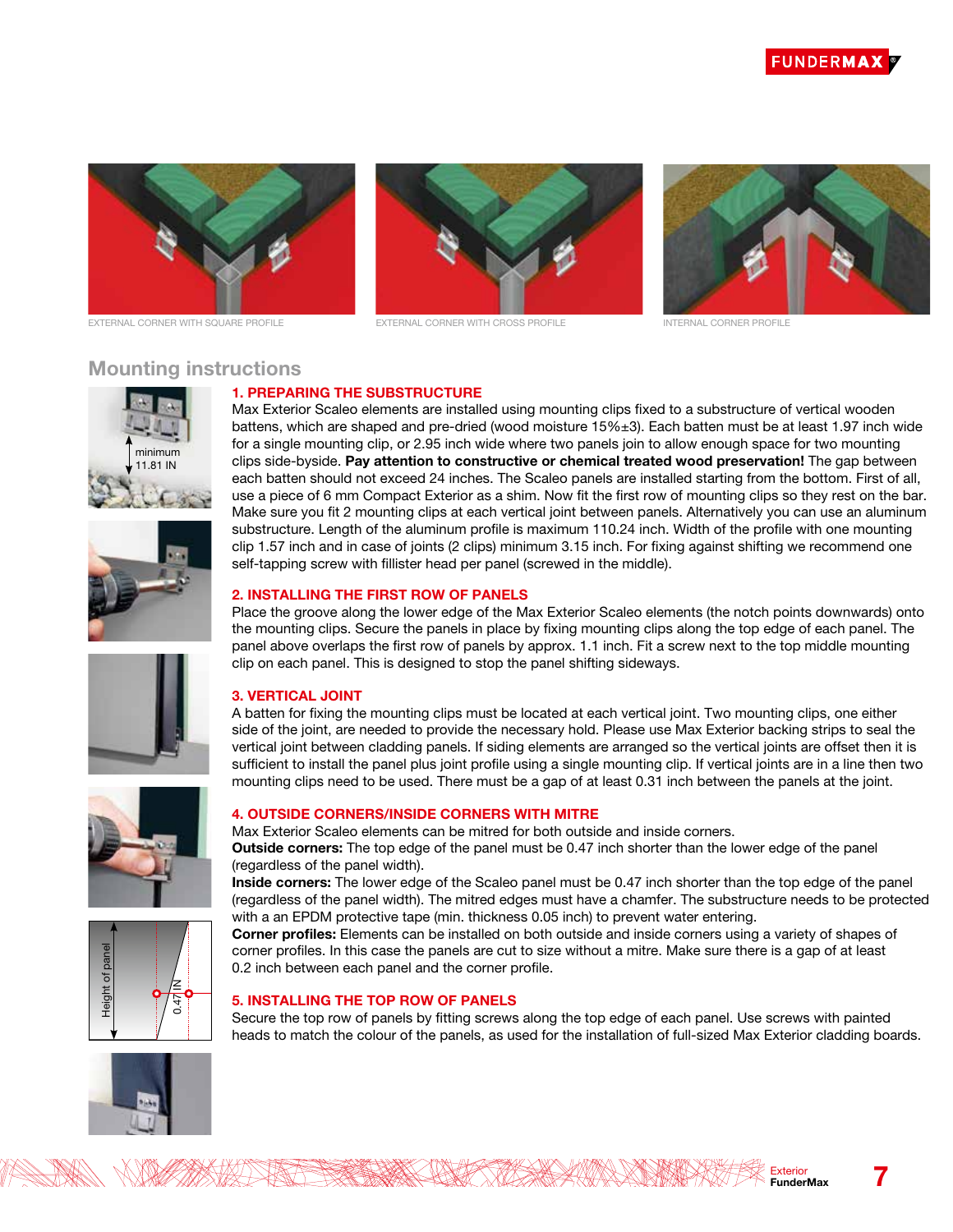## Construction-details horizontal sections SCALEO Façade System on wooden substructure



**NATIONAL PROPERTY** 

EXTERNAL CORNER A105 WITH SQUARE PROFILE

8



WITH CROSS PROFILE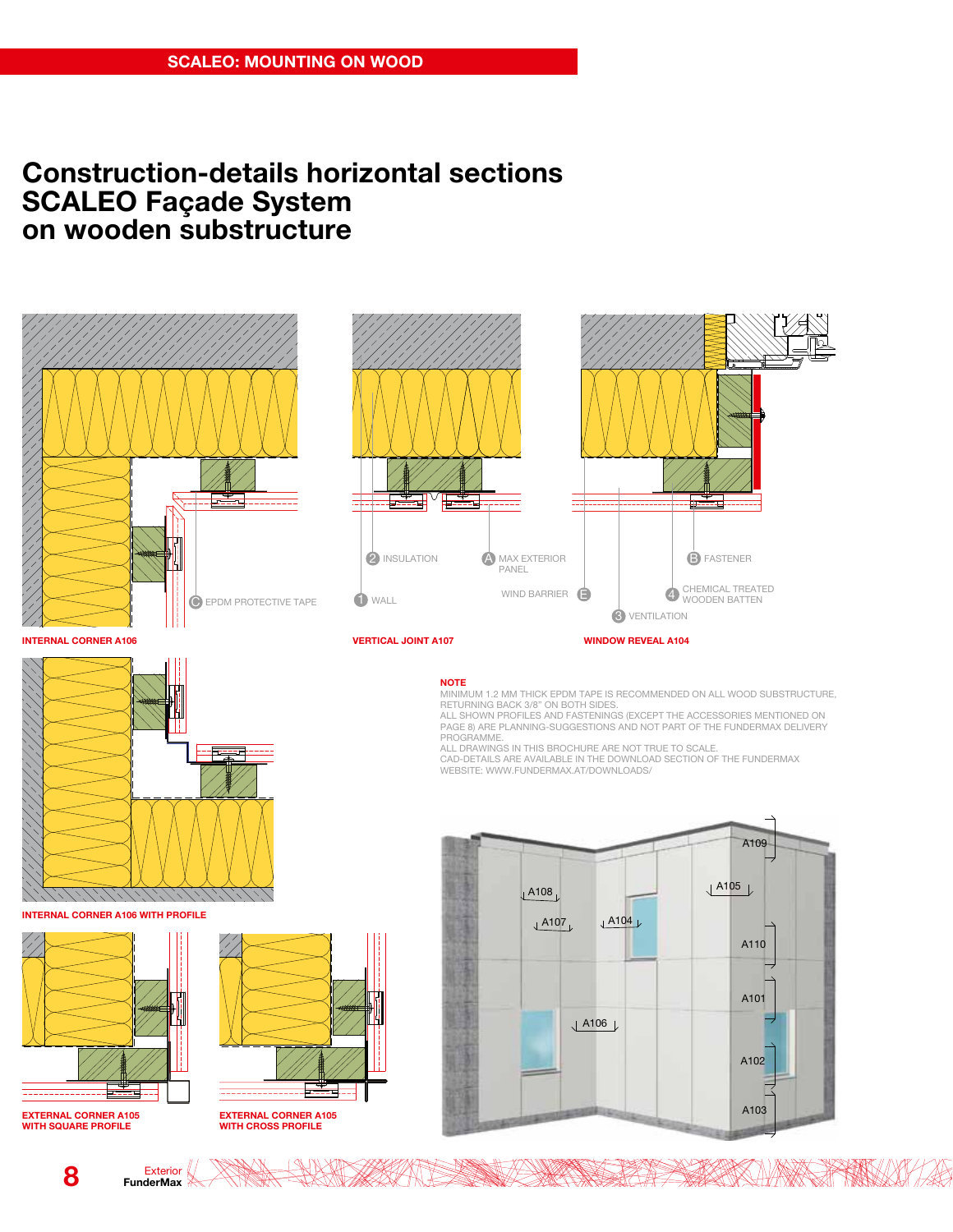

## Construction-details vertical sections SCALEO Façade System on wooden substructure



WWW

Exterior FunderMax

**ANY KRA** 

BASE CONNECTION A103

HORIZONTAL JOINT A110

9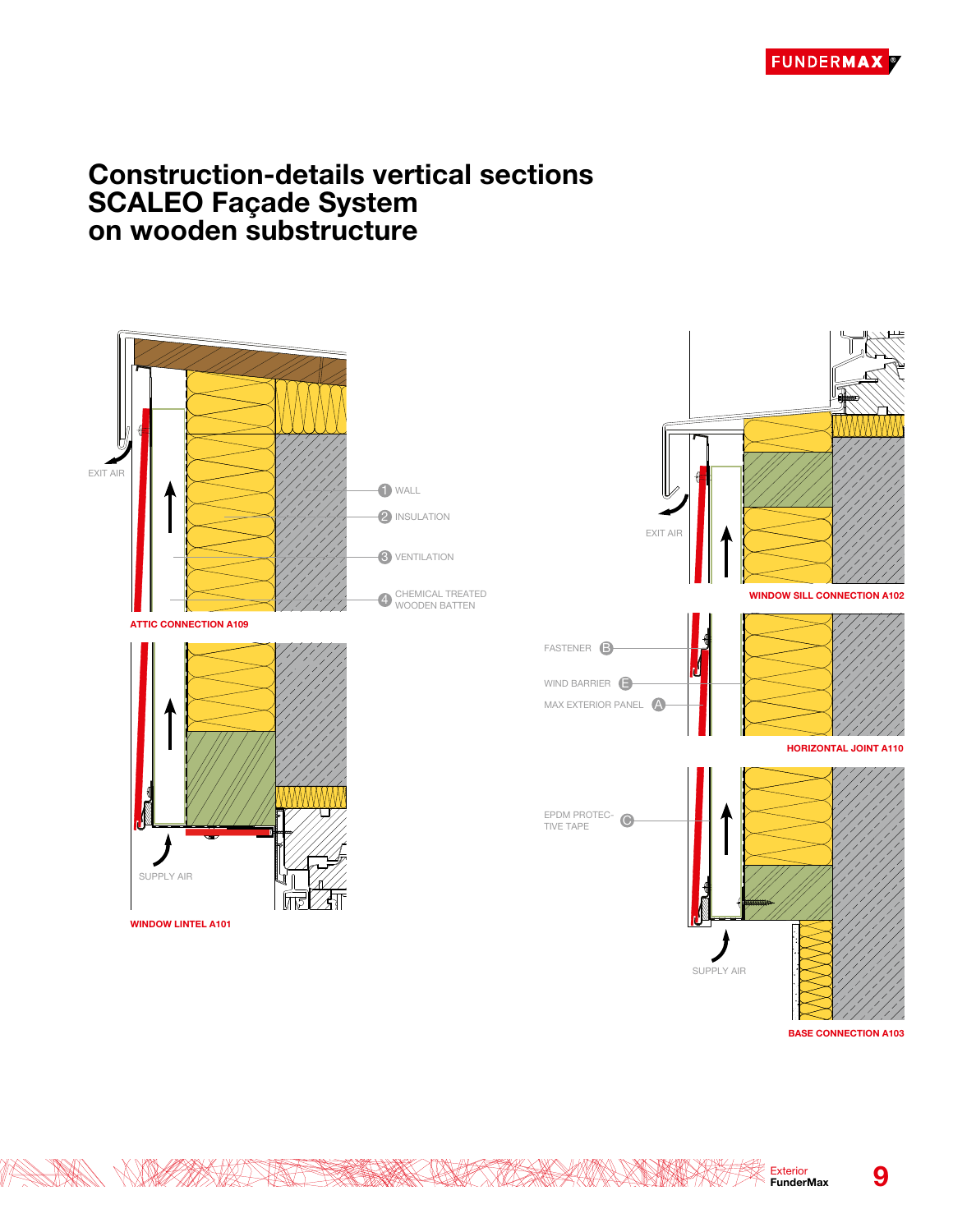## Construction-details horizontal sections SCALEO Façade System on aluminum substructure

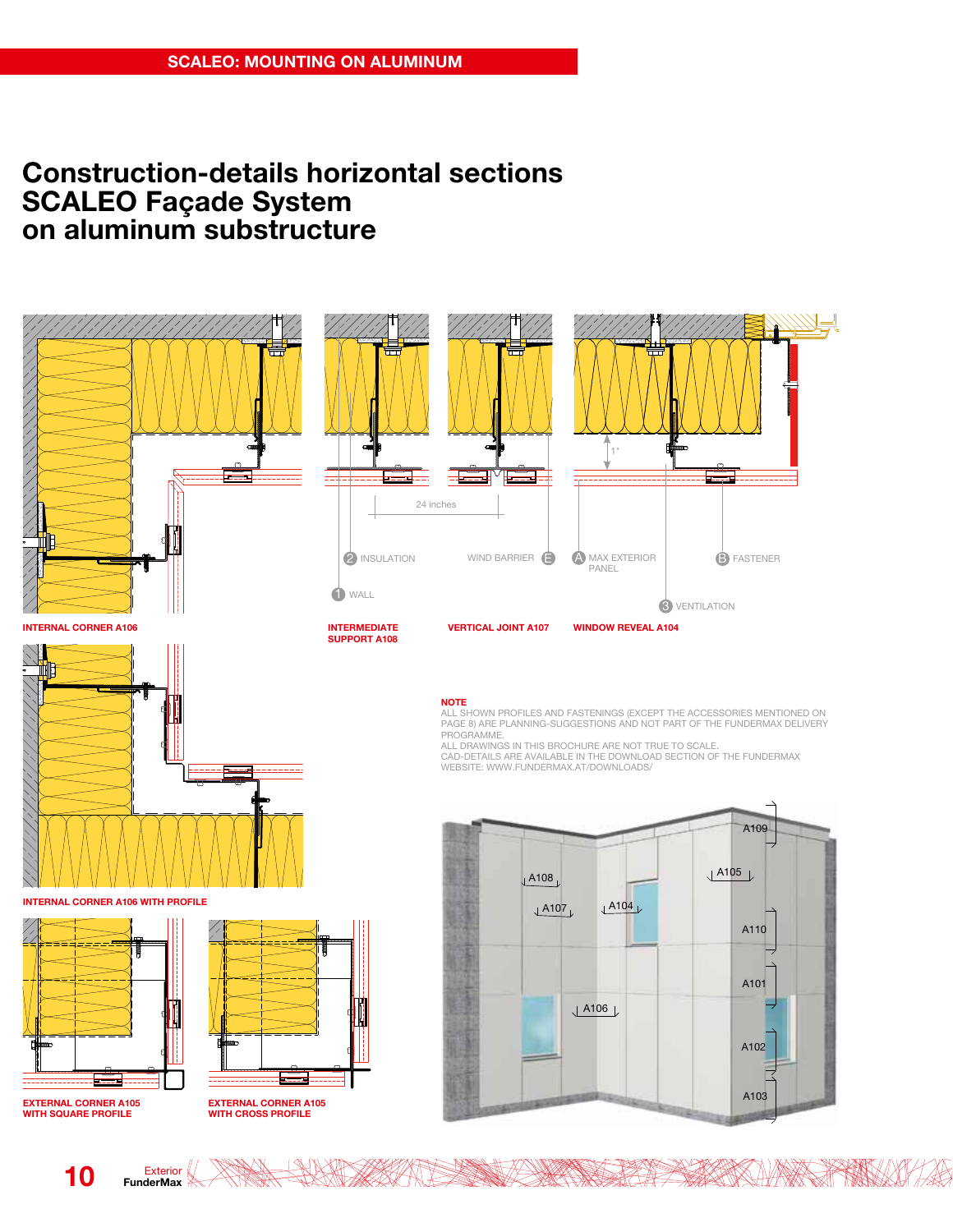

## Construction-details vertical sections SCALEO Façade System on aluminum substructure



AVIDE



SUPPLY AIR

BASE CONNECTION A103